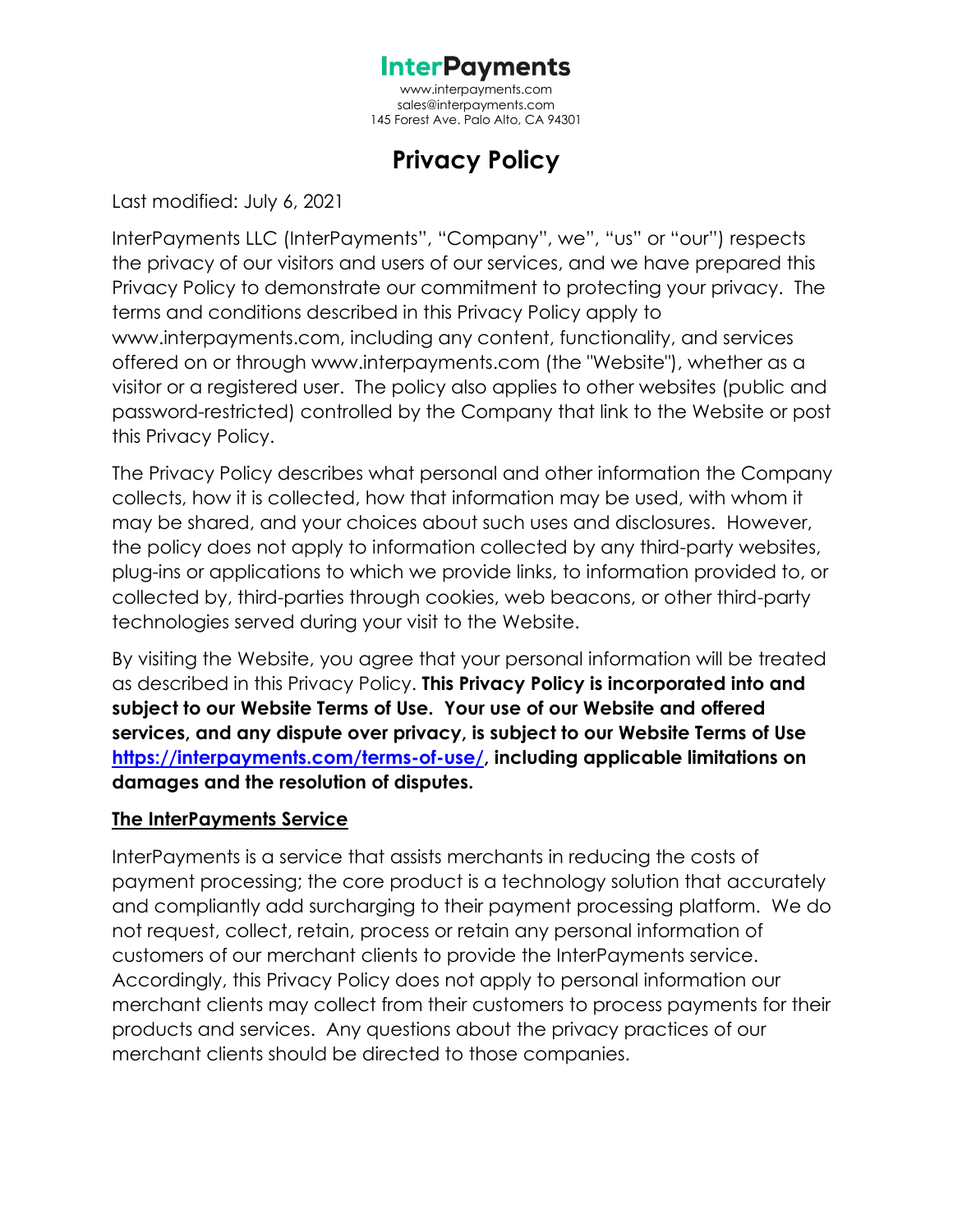www.interpayments.com

#### **Information We Collect and How We Collect It**

As described below, we collect limited personal information when visitors view our Website and when Authorized Users access our password-restricted InterPayments Portal.

*Information We Collect Automatically* -- We automatically collect information from your browser when you interact with the Website. This information includes, but is not limited to, the type of your device, IP address, browser type and language, access times, the content of any undeleted cookies that your browser previously accepted from us, any referring website address, and certain geolocation information.

We also may collect information about any services you access or use, your interactions with content offered on the Website, and other online activity. For example, we may collect information about how many visitors visit a specific webpage, how long they stay on that page, and which hyperlinks, if any, they click on. We collect this information, in part, through the use of technologies such as cookies and web beacons, which are discussed in greater detail below.

*Information You Provide to Us* -- In order to access certain services offered on the Website, you may be asked to provide certain personal information. For example, authorized representatives of our merchant clients will need to provide certain personal information (including name, phone number, email address, title and affiliation) to register with us and establish and account to access the services and information made available on our password-restricted InterPayments Portal. These Authorized Users will also be asked to establish a unique login ID and password to access the InterPayments Portal.

If you apply for a position with us via the Careers page on the Website, you will be asked to provide certain personal information to enable us to process your application: name, telephone, email address, resume and physical/mailing address. Note that if you submit your job application information via email or regular mail, your included personal information will also be treated in accordance with this Privacy Policy.

*Information from Other Sources* – We may obtain information about you from publicly and commercially available sources, as permitted by law, which we may combine with other information we receive from or about you.

*Social Media* -- We may receive personal information about you from a social media platform if you connect to the Website through that service or platform. Social Media features or widgets may collect your IP address, which page you are visiting on our Website, and may set a cookie to enable the feature to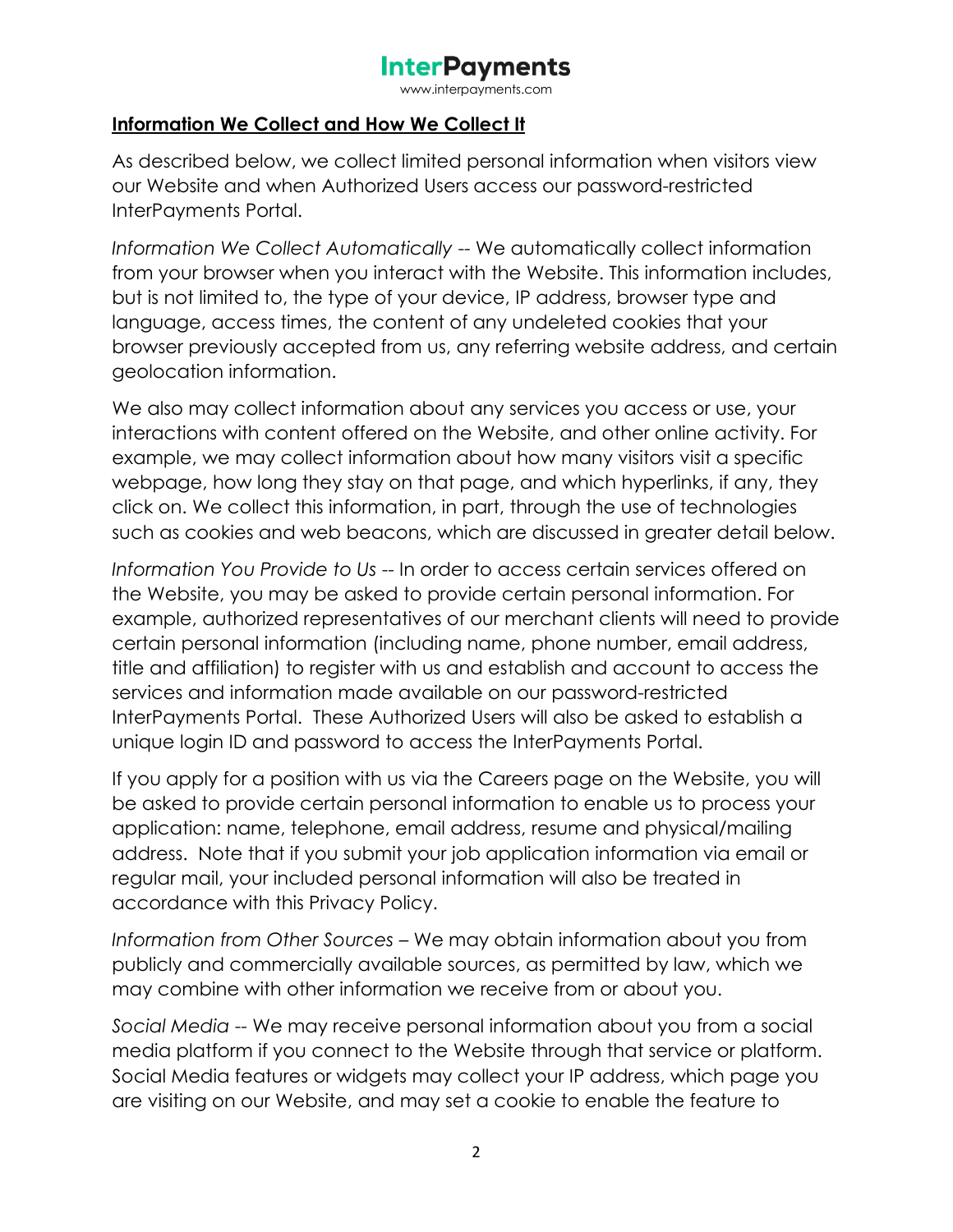www.interpayments.com

function properly. They are either hosted by a third party or hosted directly on our Website. This Privacy Policy does not apply to these features or social media companies. Your interactions with these features are governed by the privacy policy and other policies of the companies providing them.

*User Contributions* -- The Website may contain interactive features (collectively, "Interactive Services") that allow users to post, submit, publish, display, or transmit to other users or other persons (hereinafter, "post") content or materials (collectively, "User Contributions") on or through the Website. All User Contributions must comply with the Content Standards set out in these Terms of Use. Any User Contribution you post to the site will be considered nonconfidential and non-proprietary. You are advised that any personal information that you post in User Contributions may be available to other users may become publicly available and could be collected or used by anyone. We therefore urge you to exercise discretion and caution with respect to your personal information before posting in User Contributions.

*Sensitive Personal Information* – We do not knowingly collect "sensitive" or "special categories" of personal information.

#### **How We Use Your Information**

We may use your personal information in the following circumstances:

- Where we need to perform a contract we have entered into with you or with a merchant client;
- Where we need to comply with a legal obligation;
- Where it is necessary for our legitimate interests (or those of a third party) and your interest and fundamental rights do not override those interests;
- Where we need to protect your vital interests (or someone else's vital interests);
- Where it is needed in the public interest or for official purposes;
- With your consent, for example to send you direct marketing communications about new or other products or services that may be of interest to you. You have the right to withdraw consent to marketing at any time by contacting us at admin@interpayments.com.

We may use information that we collect about you to:

- Deliver the products and services that you or a merchant client has contracted for;
- Manage your account and provide you with customer support;
- To diagnose and prevent service or technology problems associated with the Website and the offered services;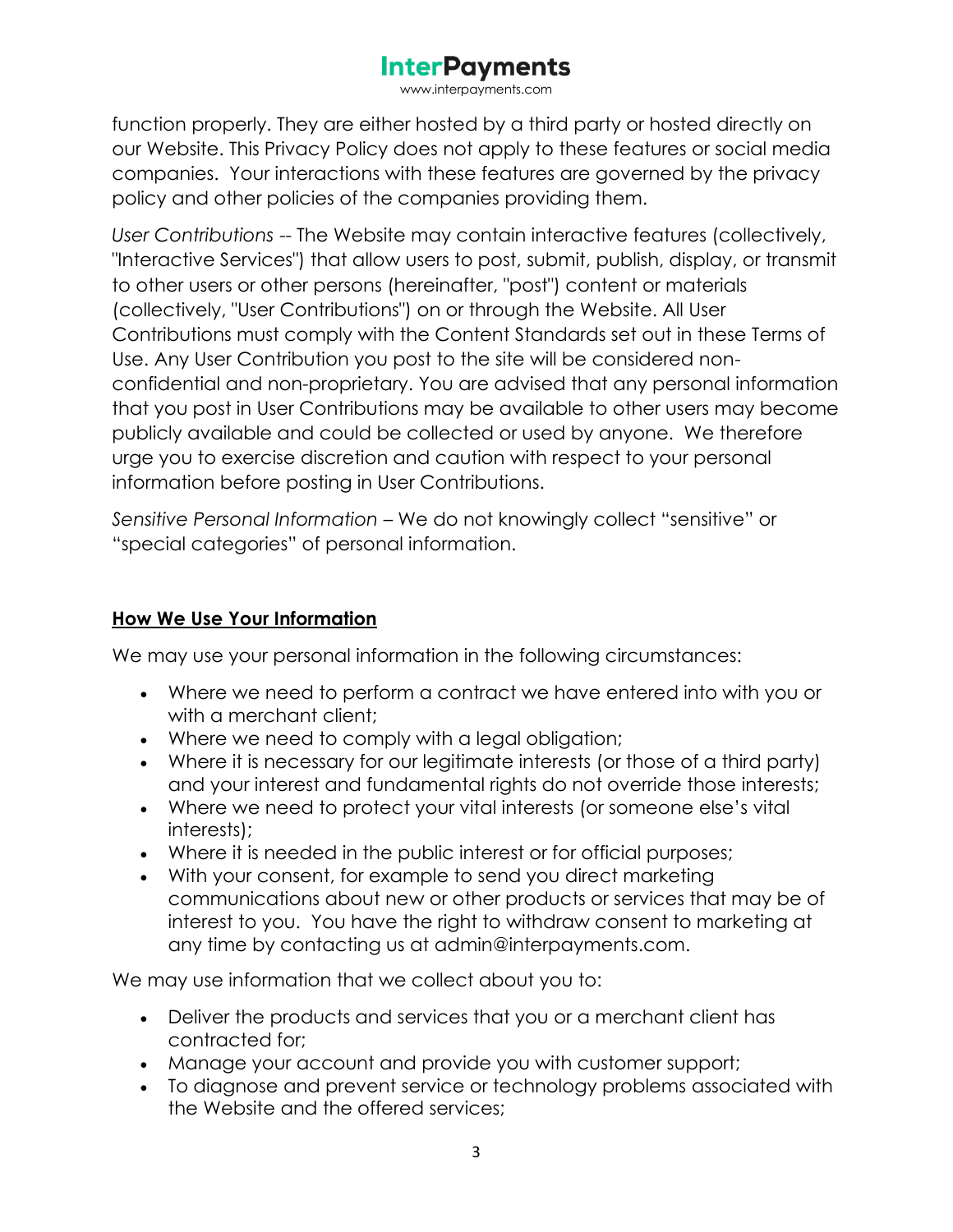www.interpayments.com

- Perform research and analysis about your use of, or interest in, our products, services, or content, or products, services or other content offered on the Website or InterPayments Portal;
- Respond to your inquiries or otherwise communicate with you by email, postal mail, telephone, and mobile devices about products or services that may be of interest to you;
- Develop and display content and advertising, if any, tailored to your interests on our Website and third-party websites;
- Enforce our terms and conditions, including in this Privacy Policy and our Website Terms of Use; and
- Manage our business and perform functions as otherwise described to you at the time of collection of your information.

*Anonymous and Aggregate Information* – We reserve the right and discretion to create, use and disclose anonymous and aggregate information, i.e., information about specific individuals or groups of individuals from which personal identifiers have been removed and specific individuals cannot be identified.

## **How We Share Your Information**

We may share your personal information with the following parties:

- InterPayments' Companies –These may be subsidiaries or affiliates in the same group of companies as us. These companies will only use your personal information consistent with this Privacy Policy.
- Authorized Service Providers These are third parties who provide a service to us. These third parties will only be allowed to use your personal information in accordance with our instructions and not for any other purposes. They are also required to keep your information confidential and secure.
- Law enforcement, Regulators and Other Parties for Legal Reasons These are third parties to whom we may be under a legal obligation to disclose your personal information to or who we need to disclose your personal information to protect our rights, property or safety or the rights, property or safety of others, detect and investigate illegal activities and breaches of any agreement we have with you.
- Buyers of our business We may share personal information in connection with a substantial corporate transaction, such as the possible sale of our business, a divestiture, merger, consolidation, or asset sale, or in the unlikely event of bankruptcy. We may also need to share your personal information to permit us to pursue available remedies or limit damages we may sustain.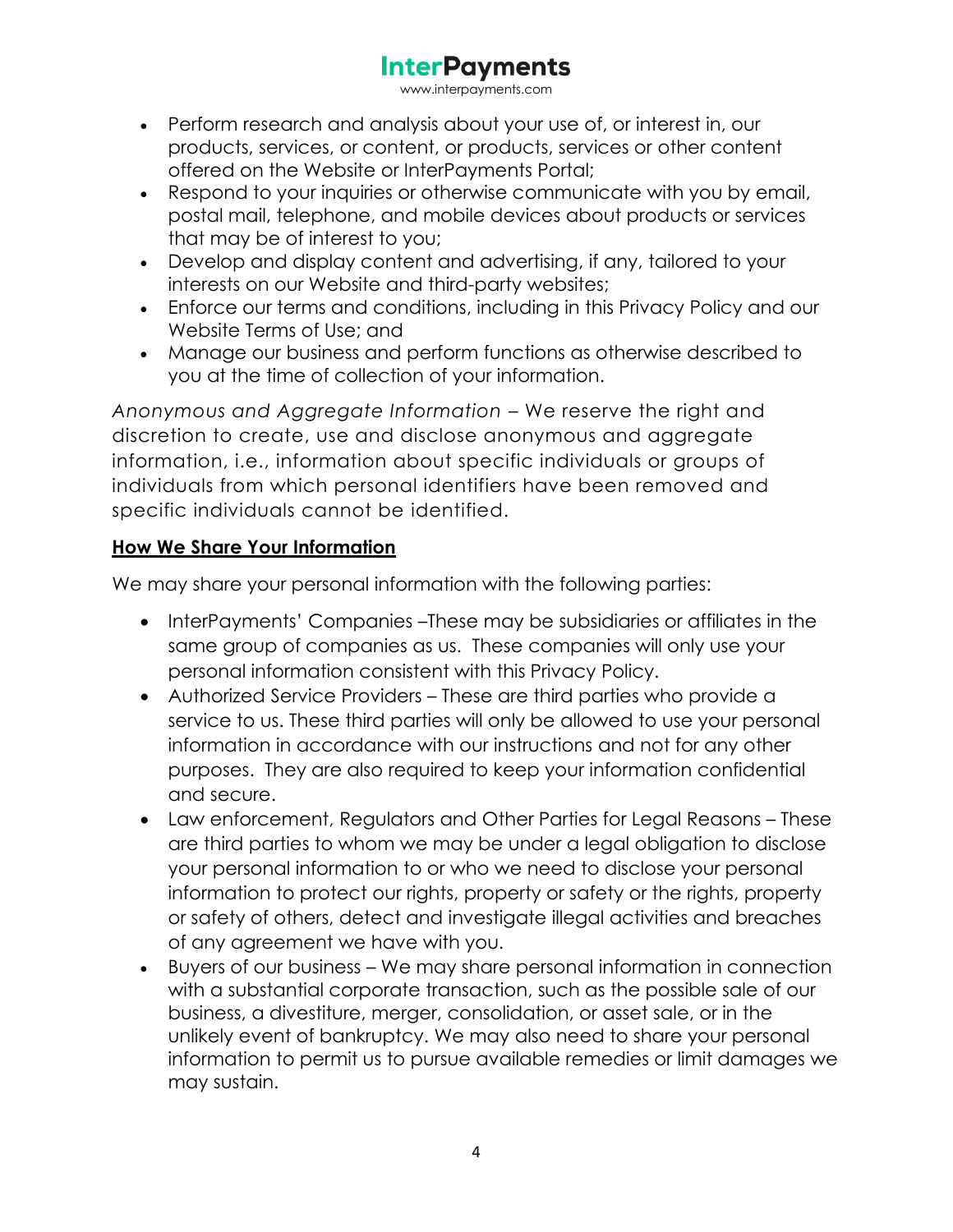www.interpayments.com

- Aggregated and Non-personal Information -- We may share aggregated and non-personal information we collect with third parties and other InterPayments' companies to develop and deliver interest-based advertising on our websites and on websites of third parties. We also may share aggregated information with third parties, including service providers, advisors, advertisers and investors, for the purpose of conducting analytics regarding our Website and for general business analysis. We also may combine non-personal information we collect with additional non-personal information collected from other sources.
- Marketing Communications -- From time to time we may share your contact information with selected providers of goods and services that may be of interest to you. If you prefer not to receive information from these providers, you can notify us at any time by contacting us at admin@interpayments.com.
- With Your Consent We may disclose your personal information to a third party if and when you give us express permission to do so.

## **Cookies and Other Tracking Technologies**

Cookies are small data files that are commonly stored on your device when you browse and use websites and online services. We use cookies to improve the Website, for example by remembering you when you return; to provide, analyze, understand and enhance the use of our services; to enforce our terms; to prevent fraud; to improve the Website's performance, monitor visitor traffic and actions on the Website; and to deliver and tailor our marketing or advertising, and to understand interactions with our emails, marketing, and online ads on third party websites.

The following is a description of the types of implemented cookies:

- Strictly Necessary Cookies: These cookies are strictly necessary to provide the Website. For example, they are used to authenticate and identify returning users.
- Performance and Functionality Cookies: These cookies provide statistical information on site usage, such as web analytics. They also help us to personalize and enhance your online experience.
- Advertising Cookies: These cookies are used to create profiles or personalize content to serve you interest-based advertisements that we think are most relevant to you. These cookies and resettable device identifiers use information about your use of this and other websites and apps, your response to ads and emails, and to deliver ads that are more relevant to you.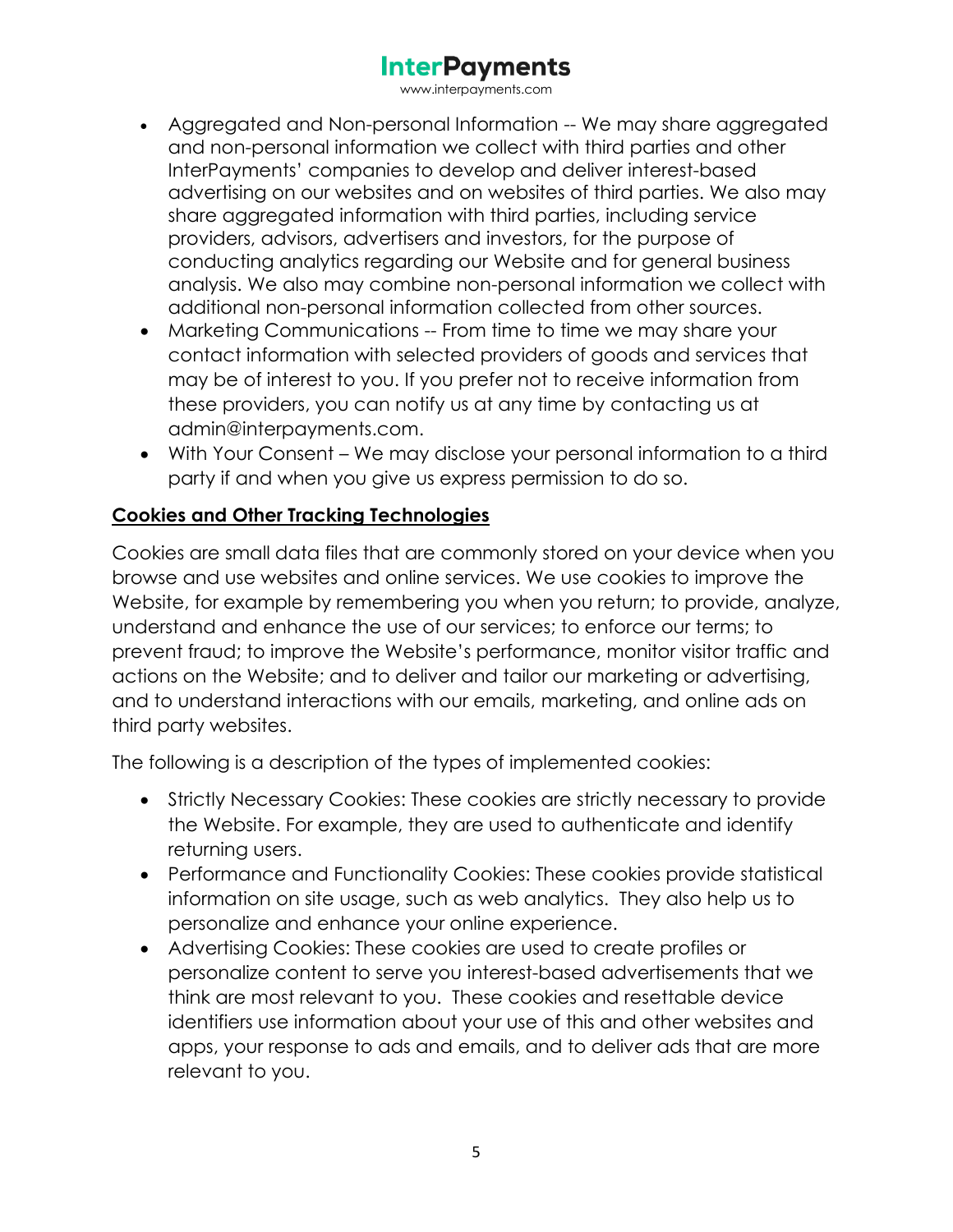www.interpayments.com

Some of these cookies may be activities only for the time you are viewing a website ("session cookies"). Other cookies may remain on your computer after you have closed your browser or turned off your computer ("persistent cookies"). Through cookies we place on your browser or device, we may collect information about your online activity after you leave our Website. Just like any other usage information we collect, this information allows us to improve the Website, customize your online experience, serve interest-based advertising on other websites, and as otherwise described in this Privacy Policy. Your browser may offer you a "Do Not Track" option, which allows you to signal to operators of websites and web applications and services (including for interest-based advertising) that you do not wish such operators to track certain of your online activities over time and across different websites. You can set your browser to accept all cookies, reject all cookies, or notify you when a cookie is set. However, if you set your browser to disable all cookies or opt out, some features of the Website may not function properly. To disable or opt out of cookies, please see below ("Your Choices").

This Privacy Policy does not cover the use of cookies used by third parties, and we are not responsible for their privacy policies and practices. Please be aware that cookies placed by third parties may continue to track your activities online even after you have left our Website.

*Interest-Based Advertising* -- Advertisers may download cookies onto your computer, or use other technology like web beacons, to enable them to recognize your computer each time they send you an advertisement, even when you are visiting another website. As a result, the advertiser would have the ability to deliver interest-based advertisements that they believe would be of most interest to you. We do not have access to or control of the cookies that may be placed on your computer by third-party advertisers. To find out how to opt out of interest-based advertising, please see below ("Your Choices").

*Other Tracking Technologies* -- Like many websites, we may use standard Internet technology, such as web beacons, site tags, clear GIFs and other similar technologies, to collect and maintain information about your activity when visiting the Website and or other websites, as well as third-party websites. We also may include web beacons or pixels in advertisements and promotional email messages determine whether advertising or messages have been acted upon. The information we obtain in this manner enables us to customize the services we offer our visitors to deliver interest-based advertisements and to measure the overall effectiveness of our online advertising, content, programming or other activities.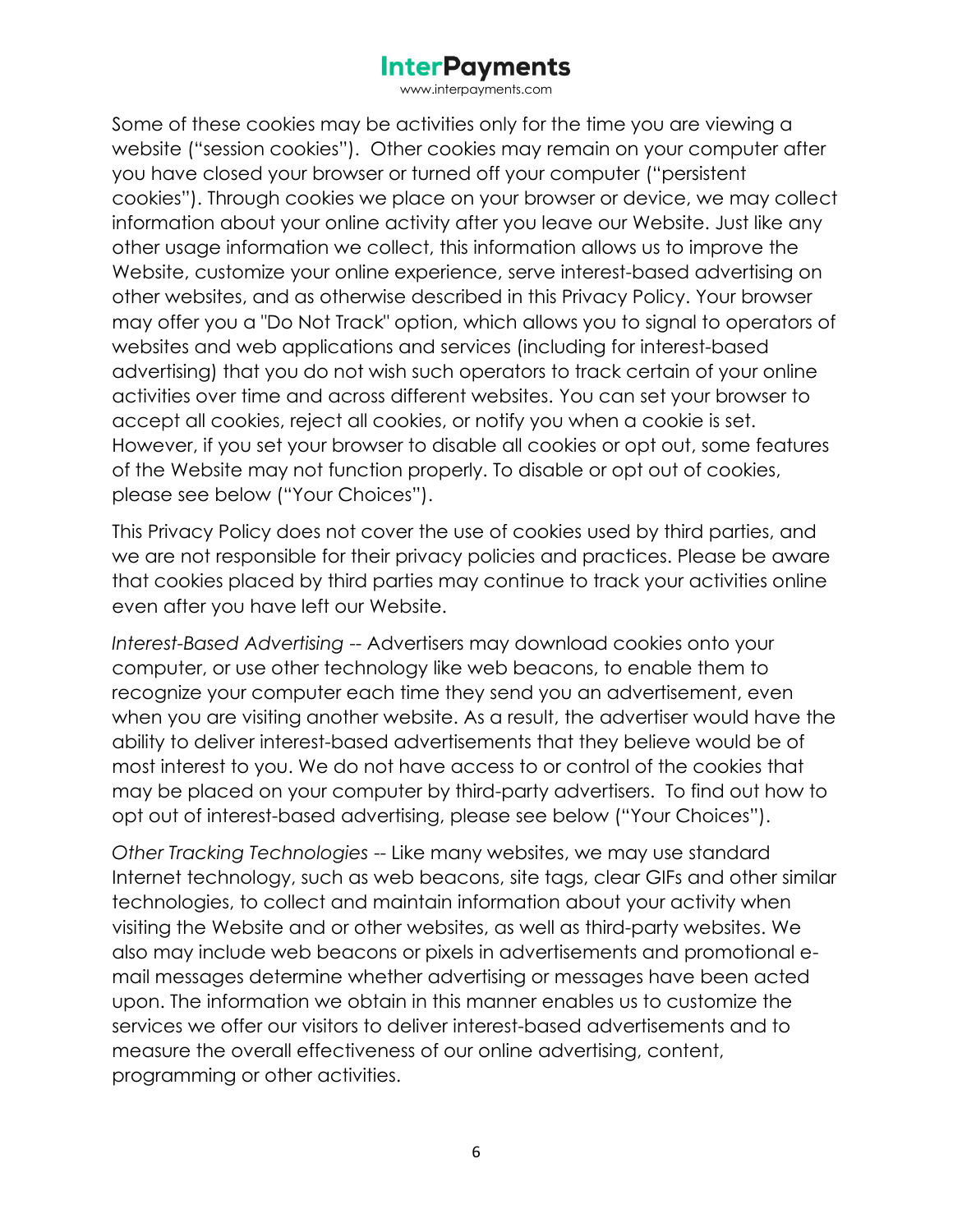www.interpayments.com

#### **Security and Retention**

We take reasonable and appropriate measures to keep information secure and to prevent unauthorized disclosures or a data breach. Be advised, however, that the Internet is not 100% secure and no security system is perfect, and we cannot guarantee, and you should not expect, that your information will be secure in all circumstances.

For Authorized Users of the InterPayments Portal, you are requested not to provide your password to another person. We cannot be responsible for a data breach or other incident if a password is used by unauthorized persons. If you are no longer an Authorized User, please inform us so that we may close your account and delete your personal information.

We will retain your personal information in active files or systems as long as needed to meet the purposes for which it was collected, to provide the services or products you or the associated merchant client requested, or as otherwise may be required by law.

## **Located in the United States**

The Company is located in the United States and the InterPayments service is currently only available to our merchant clients in the United States and Canada. If you are visiting our Website and accessing the content or services from outside the United States, including but not limited to Canada, please be aware and understand that your information will be transferred to, stored, and processed in the United States where our servers are located and operated. The data protection and other laws of the United States and other countries might not be as comprehensive as those in your country. We take reasonable measures to ensure that your personal information remains secure. By using our services, you understand that your information may be transferred to our facilities and those third parties with whom we share it as described in this Privacy Policy. Note also that your personal information may be available to the US Government or its agencies under legal process in the United States.

#### **Canada**

For visitors or users of the Website in Canada, we take appropriate steps to comply with applicable Canadian data privacy requirements, including the Anti-Spam Legislation (CASL) and the Personal Information Protection and Electronic Documents Act (PIPEDA). Note, however, personal information stored or processed outside of Canada, including in the US or another foreign country, may not be subject to the PIPEDA. In addition, personal information stored or processed outside of Canada is subject to the laws of that other country and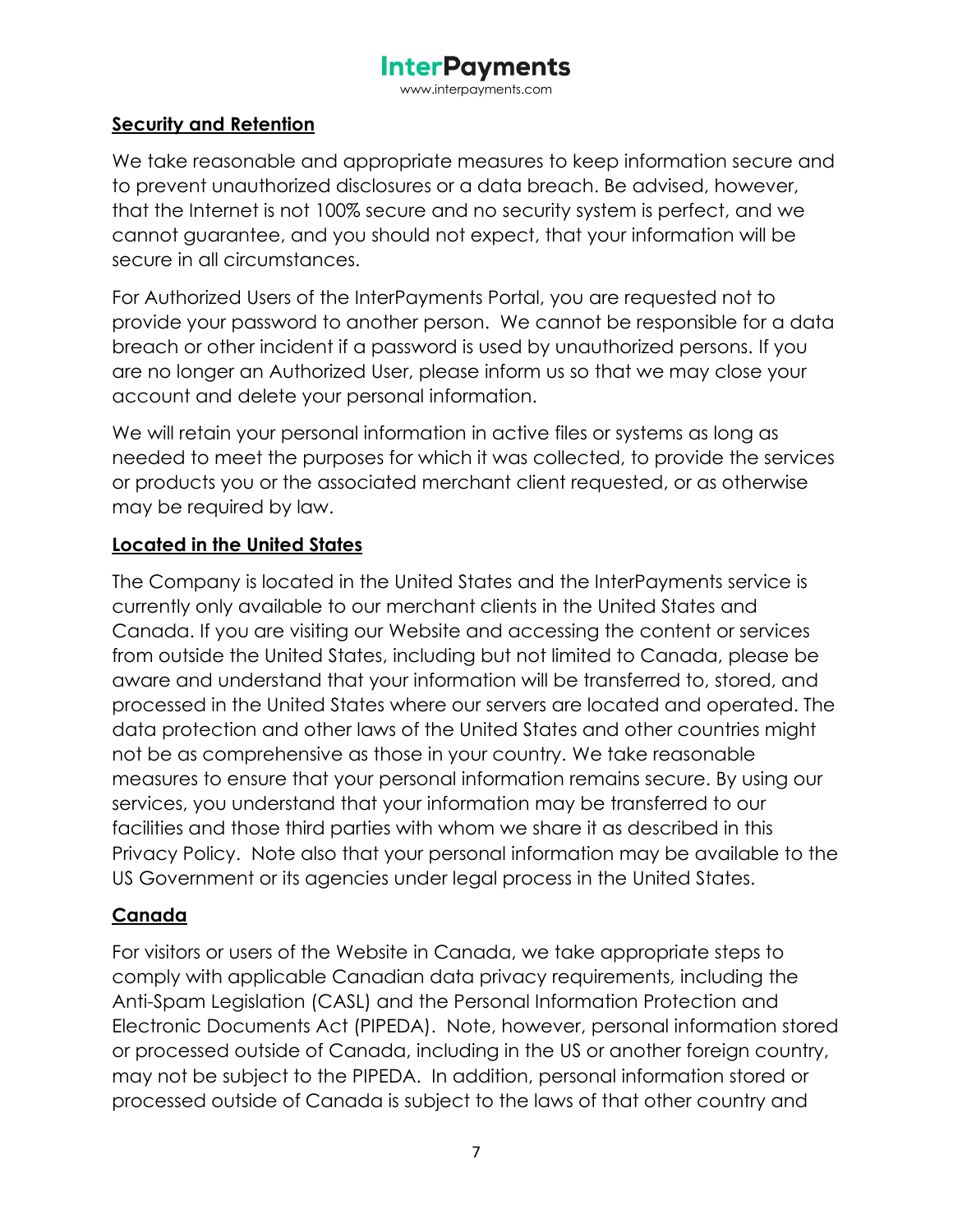www.interpayments.com

may be available to the foreign government of the country in which the personal information or the entity controlling it is located pursuant to a lawful order in that jurisdiction. This Privacy Policy is intended to provide the required notices regarding our collection and use of personal information, including transfer to the United States.

You may request access to or correction of your personal information, or withdraw consent to our collection, use or disclosure of your personal information, by contacting us at admin@interpayments.com. These rights are subject to applicable contractual and legal restrictions and reasonable notice. We may take reasonable steps to verify your identity before honoring any such requests.

### **California Privacy Rights**

Pursuant to California's "Shine The Light law (California Statute § 1798.983), California residents are entitled, once a year and free of charge, to request the disclosure of certain categories of personal information to third parties for their own direct marketing purposes in the preceding calendar year, if any. You may request this information by contacting us at admin@interpayments.com and indicate in the email subject line, "California Shine The Light Request." Please include your mailing address, state of residence and email address with your request.

## **Do Not Track**

Some web browsers and devices allow you to broadcast a preference that your activities online not be "tracked." At this time, the Website does not honor "do not track" signals.

## **Your Choices**

We strive to provide you with appropriate choices regarding the personal information you provide to us. We have created the following mechanisms to provide you choices and control over your information.

*Other Uses* -- We will not collect, use, or disclose your personal information in any ways or for any purposes that are materially different from those set forth herein. However, if we wish to do so in the future, we will obtain your consent first, and offer you the choice to opt-out of such proposed collection, use, or disclosure.

*Promotional or Marketing Messages* – You can opt-out of receiving our marketing or promotional email communications by using the "Unsubscribe" feature at the bottom of each email from us or by requesting to opt out by emailing us at admin@interpayments.com. Please note that you cannot opt out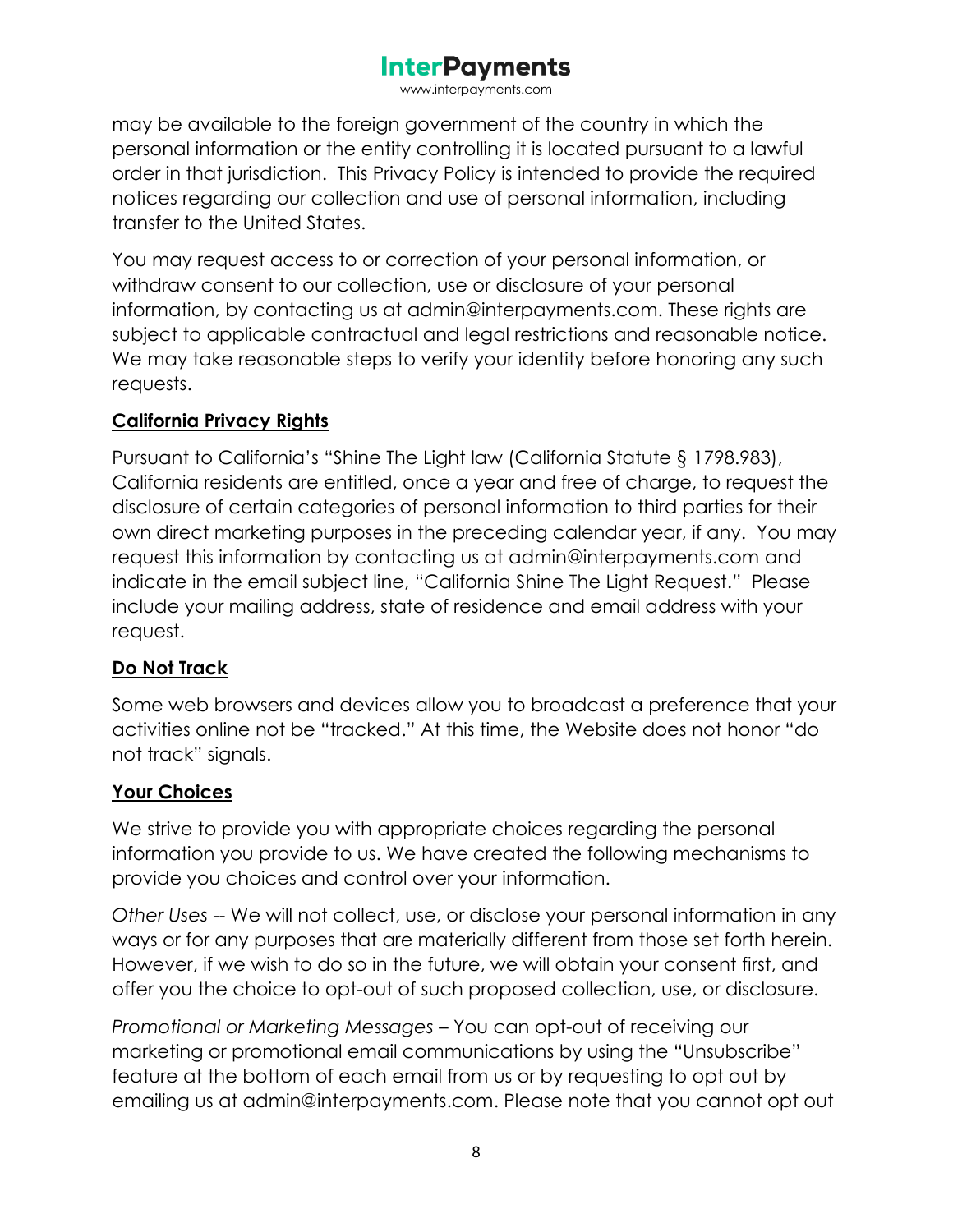www.interpayments.com

of receiving transactional communications from us regarding Services you request or use or other transactional or administrative issues.

*Cookies* -- You have the ability to disable or opt-out of certain cookies by going to the Cookie Preferences of your browser. Also, you can find out more information about how to change your browser cookie settings at www.allaboutcookies.org. If you choose to disable cookies or opt out, please note that you may not be able to sign in or use some of the features offered the Website.

*Interest-Based Advertising* -- In some instances, you can opt-out of receiving interest-based online ads from us, third party advertisers and ad networks. We do not control third parties' collection or use of your information to serve interestbased advertising. Advertisers and ad networks that are members of the Network Advertising Initiative (NAI) or who follow the Digital Advertising Alliance's Self-Regulatory Principles for Online Behavioral Advertising provide opt-out choices at the following websites:

- [NAI Website](https://optout.networkadvertising.org/?c=1)
- [DAA Website](https://optout.aboutads.info/?c=2&lang=EN)

Be advised that these opt-out tools are provided by third parties and may not be available with respect to all interest-based advertising that is presented to you. We do not control or operate these tools or the choices that advertisers and others provide through these tools. Even if you opt out of receiving interestbased advertising, you may still receive generic ads.

*Google Analytics* - We use Google Analytics to help us manage and improve the Website. Google provides a Browser Add-On that allows you to opt-out by downloading and installing the add-on for your web browser, available at [https://tools.google.com/dlpage/gaoptout.](https://tools.google.com/dlpage/gaoptout)

We will make reasonable efforts to ensure your personal information is accurate and complete and we will update or correct your information as needed when notified by you. If you would like to request access to your personal information, request to verify your personal information, confirm the accuracy of our personal information, or change your personal information in any way, please contact us at admin@interpayments.com.

## **Children**

The Website and InterPayments service are intended exclusively for persons 18 years and older. We do not knowingly collect personal or other information from persons under 18 years of age. If you are under 18, you should not provide